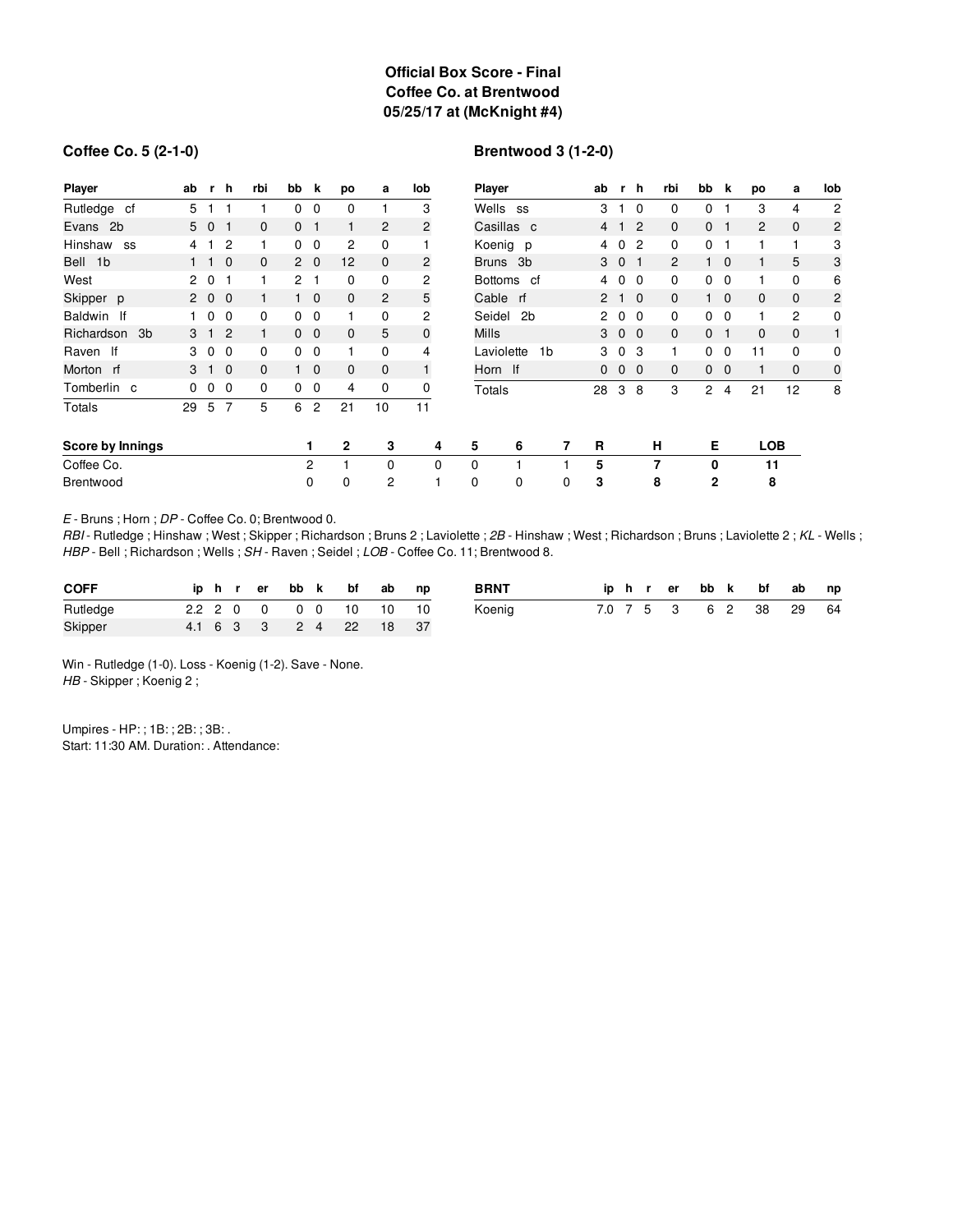# **Scoring Innings - Final Coffee Co. at Brentwood 05/25/17 at (McKnight #4)**

| Score by Innings | $\overline{\phantom{a}}$ 2 | - 3                        | 4 | 5        | 6 |   | R   | н |   | ∟OB |
|------------------|----------------------------|----------------------------|---|----------|---|---|-----|---|---|-----|
| Coffee Co.       |                            | 0                          |   | 0        |   |   | - 5 |   |   |     |
| <b>Brentwood</b> |                            | $\overline{2}$<br><u>_</u> |   | $\Omega$ | 0 | 0 |     |   | z |     |

Coffee Co. starters: Brentwood starters: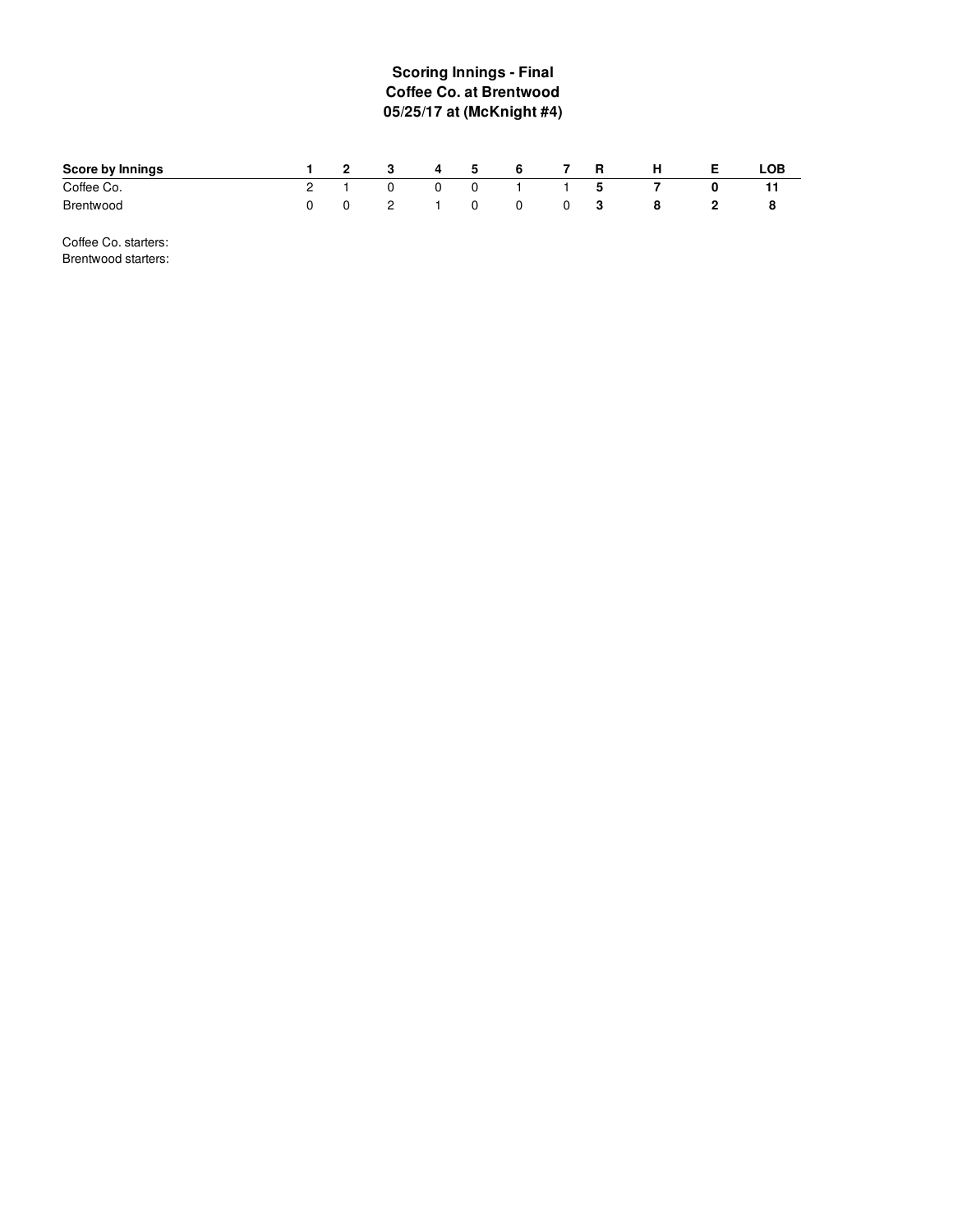### **Play By Play (Full) - Final Coffee Co. at Brentwood 05/25/17 at (McKnight #4)**

| Score by Innings | $\sim$ 2 |                | - 5 | $-$ 6 6 |  | н              | .OB |
|------------------|----------|----------------|-----|---------|--|----------------|-----|
| Coffee Co.       |          | $\overline{0}$ |     | 1 1 5   |  | $\overline{7}$ |     |
| Brentwood        |          | - 2            |     | 0       |  | 8              |     |

Coffee Co. starters: Brentwood starters:

COFF 1st - Rutledge, #19 singled to RF, (hard ground ball) [F Cable]; Rutledge, #19 stole 2nd; Evans, #30 struck out swinging [Koenig, #45]; Hinshaw, #5 grounded out to 3B, (ground ball) [A Bruns, E Laviolette] K Rutledge advanced to 3rd; Bell, #23 walked [Koenig, #45]; West, #14 walked [Koenig, #45] K Rutledge advanced to 3rd, V Bell advanced to 2nd; **Skipper, #15 walked [Koenig, #45] K Rutledge scored, V Bell advanced to** 3rd, S West advanced to 2nd; Richardson, #11 hit by pitch [Koenig, #45] V Bell scored, S West advanced to 3rd, K Skipper advanced to 2nd; Raven, #6 grounded out to P, (ground ball) [H Koenig, E Laviolette]; R, H, E, LOB.

BRNT 1st - Wells, #8 flied out to LF, (fly ball) [R Raven]; Casillas, #11 singled to RF, (ground ball) [A Morton]; Koenig, #45 singled to LF, (ground ball) [R Raven] A Casillas advanced to 2nd; Bruns, #22 flied out to SS, (popup) [H Hinshaw]; Bottoms, #20 flied out in foul territory, (popup) [V Bell]; R, H, E, LOB.

COFF 2nd - Morton, #2 reached on error by 3B [A Bruns] to 3B, (ground ball) [A Bruns]; Rutledge, #19 grounded out to SS, (ground ball) [T Wells, E Laviolette] A Morton advanced to 2nd; Evans, #30 singled to CF, (ground ball) [K Bottoms] A Morton advanced to 3rd; **Hinshaw, #5 singled to LF, (line drive) [F Horn] A Morton scored, A Evans advanced to 2nd;** Bell, #23 grounded out to SS, (ground ball) [T Wells, E Laviolette] A Evans advanced to 3rd, H Hinshaw advanced to 2nd; West, #14 walked [Koenig, #45]; Skipper, #15 reached on fielder's choice to SS, (ground ball) [T Wells, A Bruns] H Hinshaw out at 3rd; R, H, E, LOB.

BRNT 2nd - Cable, #32 grounded out to P, (ground ball) [K Skipper, V Bell]; Seidel, #13 grounded out to 3B, (ground ball) [H Richardson, V Bell]; Mills, #34 struck out swinging [Skipper, #15]; R, H, E, LOB.

COFF 3rd - Richardson, #11 singled to LF, (line drive) [F Horn]; Raven, #6 flied out to CF, (fly ball) [K Bottoms]; Morton, #2 flied out to P, (popup) [H Koenig]; Rutledge, #19 flied out to SS, (popup) [T Wells]; R, H, E, LOB.

BRNT 3rd - Laviolette, #14 singled to RF, (line drive) [A Morton]; Wells, #8 hit by pitch [Skipper, #15] E Laviolette advanced to 2nd; Casillas, #11 reached on fielder's choice to 3B, (ground ball) [H Richardson, H Hinshaw] E Laviolette out at 3rd, T Wells advanced to 2nd; Koenig, #45 struck out swinging [Skipper, #15]; Bruns, #22 doubled to CF, (line drive) [K Rutledge] T Wells scored, A Casillas advanced to 3rd; Casillas, #11 scored **on last play;** Bottoms, #20 grounded out to 3B, (ground ball) [H Richardson, V Bell]; R, H, E, LOB.

COFF 4th - Evans, #30 grounded out to 3B, (ground ball) [A Bruns, E Laviolette]; Hinshaw, #5 doubled to RF, (line drive) [F Cable]; Bell, #23 hit by pitch [Koenig, #45]; West, #14 struck out swinging [Koenig, #45]; Skipper, #15 flied out to 2B, (popup) [K Seidel]; R, H, E, LOB.

BRNT 4th - Cable, #32 walked [Skipper, #15]; Seidel, #13 sacrificed [K Skipper, V Bell] F Cable advanced to 2nd; Mills, #34 grounded out to 2B, (ground ball) [A Evans, V Bell] F Cable advanced to 3rd; Laviolette, #14 doubled to CF, (line drive) [K Rutledge] F Cable scored; Wells, #8 struck out looking [Skipper, #15]; R, H, E, LOB.

COFF 5th - Richardson, #11 flied out to SS, (popup) [T Wells]; Raven, #6 flied out to LF, (fly ball) [F Horn]; Morton, #2 grounded out to 3B, (ground ball) [A Bruns, E Laviolette]; R, H, E, LOB.

BRNT 5th - Casillas, #11 struck out swinging [Skipper, #15]; Koenig, #45 singled to LF, (ground ball) [R Raven]; Bruns, #22 walked [Skipper, #15] H Koenig advanced to 2nd; Lineup: K Rutledge, #19 to Pitcher, K Skipper, #15 K Skipper, #15 to Center Field; Lineup: R Raven, #6 to Center Field, K Skipper, #15 K Skipper, #15 to Left Field; Lineup: Sub T Baldwin, #29 for K Skipper, #15 (Left Field); Bottoms, #20 flied out to LF, (fly ball) [T Baldwin]; Cable, #32 grounded out to 1B, (ground ball) [V Bell]; R, H, E, LOB.

COFF 6th - Rutledge, #19 grounded out to 2B, (ground ball) [K Seidel, E Laviolette]; Evans, #30 grounded out to 3B, (ground ball) [A Bruns, E Laviolette]; Hinshaw, #5 reached on error by LF [F Horn] to LF, (fly ball) [F Horn]; Hinshaw, #5 advanced to 2nd on last play; Bell, #23 walked [Koenig, #45]; West, #14 doubled to RF, (line drive) [F Cable] H Hinshaw scored, V Bell advanced to 3rd; Baldwin, #29 grounded out to SS, (ground ball) [T Wells, E Laviolette];